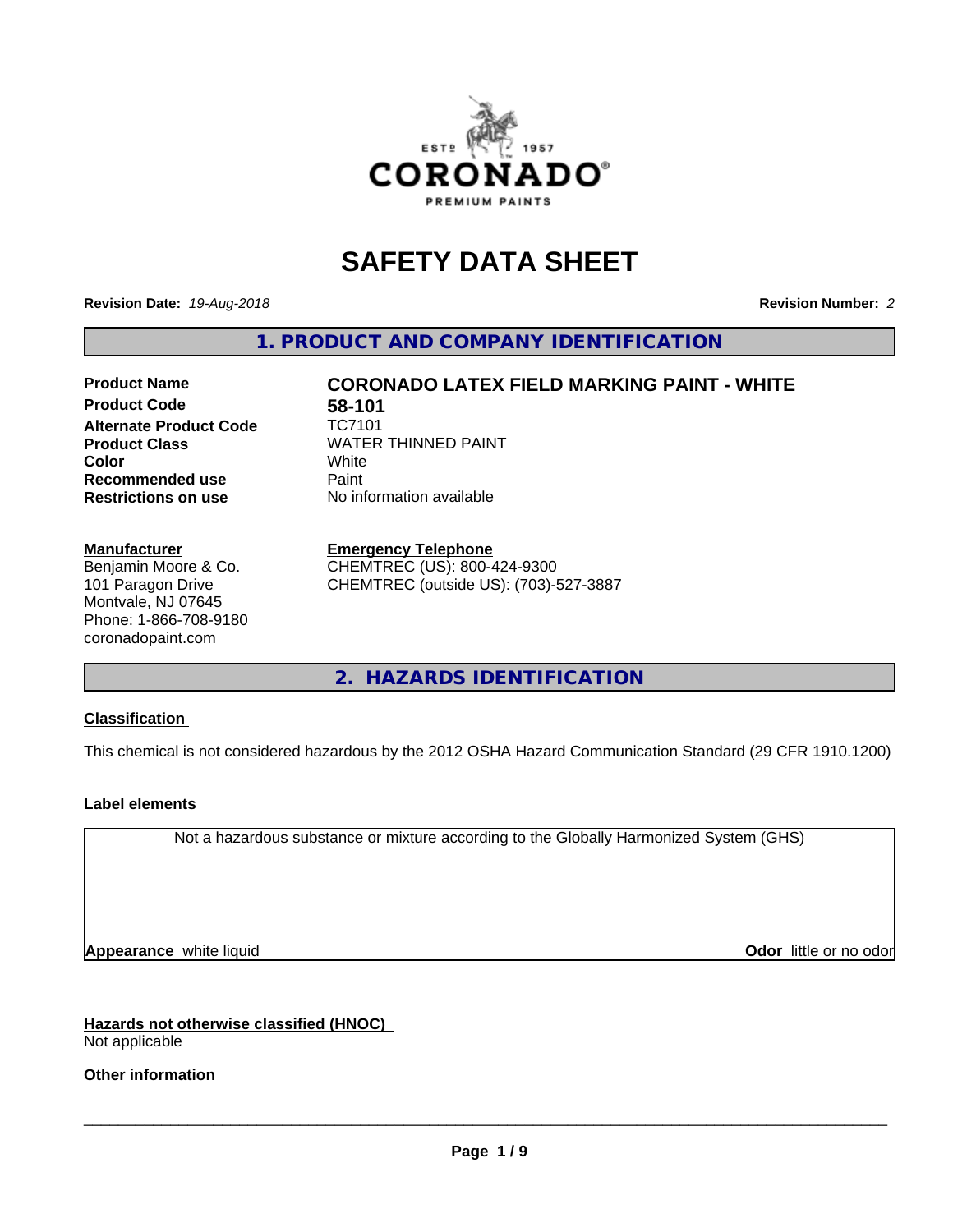No information available

# **3. COMPOSITION INFORMATION ON COMPONENTS**

\_\_\_\_\_\_\_\_\_\_\_\_\_\_\_\_\_\_\_\_\_\_\_\_\_\_\_\_\_\_\_\_\_\_\_\_\_\_\_\_\_\_\_\_\_\_\_\_\_\_\_\_\_\_\_\_\_\_\_\_\_\_\_\_\_\_\_\_\_\_\_\_\_\_\_\_\_\_\_\_\_\_\_\_\_\_\_\_\_\_\_\_\_

| <b>Chemical name</b> | <b>CAS No.</b> | Weight-% |
|----------------------|----------------|----------|
| Kaolin               | 1332-58-7      | ~~<br>∠∪ |
| Limestone            | 1317-65-3      | v        |
| Titanium dioxide     | 13463-67-7     | v        |
| Zinc oxide           | 1314-13-2      | U.J      |

|                                                  | 4. FIRST AID MEASURES                                                                                    |
|--------------------------------------------------|----------------------------------------------------------------------------------------------------------|
| <b>General Advice</b>                            | No hazards which require special first aid measures.                                                     |
| <b>Eye Contact</b>                               | Rinse thoroughly with plenty of water for at least 15 minutes and consult a<br>physician.                |
| <b>Skin Contact</b>                              | Wash off immediately with soap and plenty of water while removing all<br>contaminated clothes and shoes. |
| <b>Inhalation</b>                                | Move to fresh air. If symptoms persist, call a physician.                                                |
| Ingestion                                        | Clean mouth with water and afterwards drink plenty of water. Consult a physician<br>if necessary.        |
| <b>Most Important</b><br><b>Symptoms/Effects</b> | None known.                                                                                              |
| <b>Notes To Physician</b>                        | Treat symptomatically.                                                                                   |
|                                                  |                                                                                                          |

**5. FIRE-FIGHTING MEASURES**

| Use extinguishing measures that are appropriate to local<br>circumstances and the surrounding environment.                                   |
|----------------------------------------------------------------------------------------------------------------------------------------------|
| As in any fire, wear self-contained breathing apparatus<br>pressure-demand, MSHA/NIOSH (approved or equivalent)<br>and full protective gear. |
| Closed containers may rupture if exposed to fire or<br>extreme heat.                                                                         |
| No                                                                                                                                           |
| No.                                                                                                                                          |
| Not applicable<br>Not applicable<br>Not applicable                                                                                           |
|                                                                                                                                              |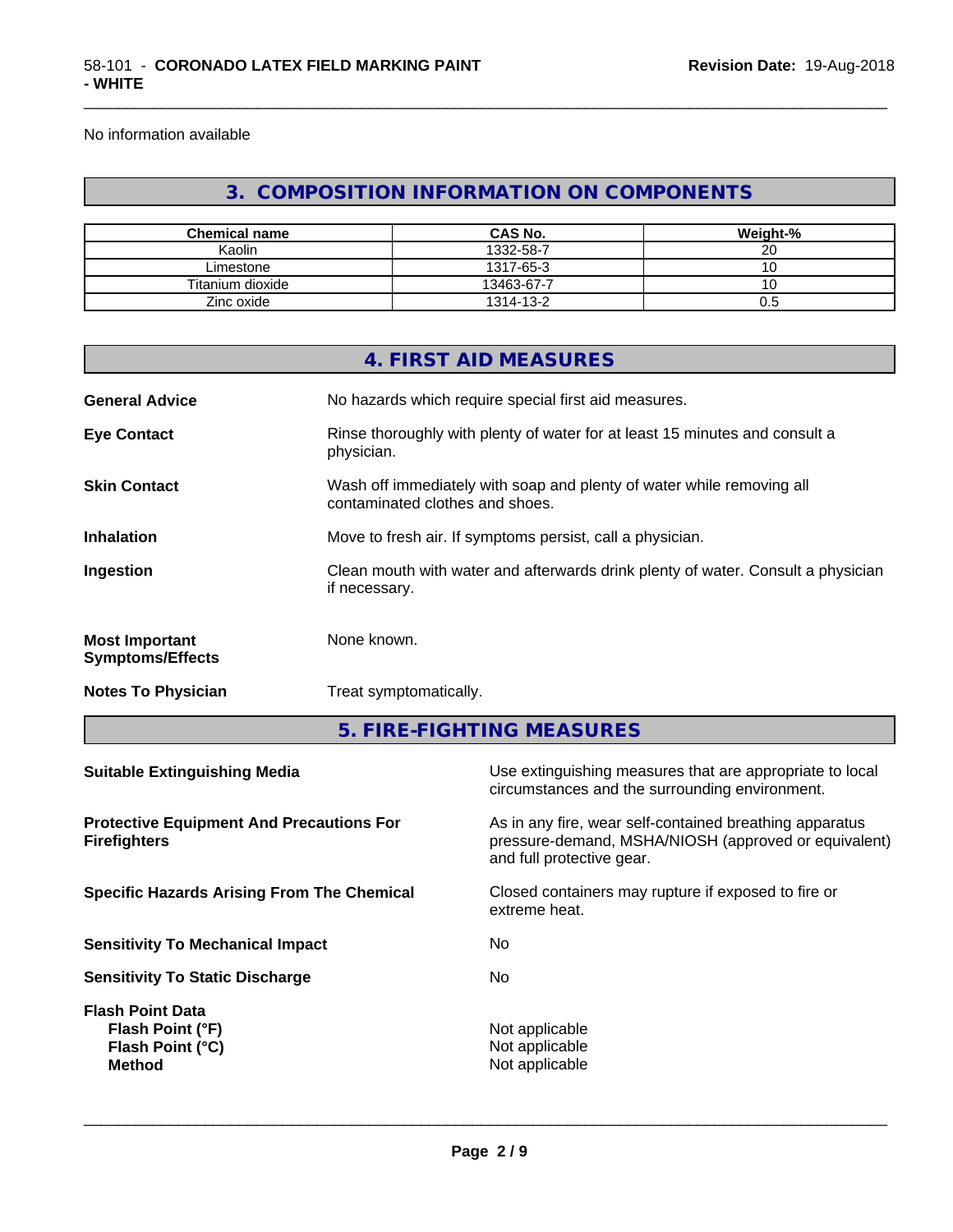#### **Flammability Limits In Air**

**Lower flammability limit:**<br>
Upper flammability limit:<br>
Upper flammability limit:<br>
Not applicable **Upper flammability limit:** 

\_\_\_\_\_\_\_\_\_\_\_\_\_\_\_\_\_\_\_\_\_\_\_\_\_\_\_\_\_\_\_\_\_\_\_\_\_\_\_\_\_\_\_\_\_\_\_\_\_\_\_\_\_\_\_\_\_\_\_\_\_\_\_\_\_\_\_\_\_\_\_\_\_\_\_\_\_\_\_\_\_\_\_\_\_\_\_\_\_\_\_\_\_

**NFPA Health:** 1 **Flammability:** 0 **Instability:** 0 **Special:** Not Applicable

#### **NFPA Legend**

- 0 Not Hazardous
- 1 Slightly
- 2 Moderate
- 3 High
- 4 Severe

*The ratings assigned are only suggested ratings, the contractor/employer has ultimate responsibilities for NFPA ratings where this system is used.*

*Additional information regarding the NFPA rating system is available from the National Fire Protection Agency (NFPA) at www.nfpa.org.*

### **6. ACCIDENTAL RELEASE MEASURES**

| <b>Personal Precautions</b>      | Avoid contact with skin, eyes and clothing. Ensure adequate ventilation.                                                                                                         |
|----------------------------------|----------------------------------------------------------------------------------------------------------------------------------------------------------------------------------|
| <b>Other Information</b>         | Prevent further leakage or spillage if safe to do so.                                                                                                                            |
| <b>Environmental precautions</b> | See Section 12 for additional Ecological Information.                                                                                                                            |
| <b>Methods for Cleaning Up</b>   | Soak up with inert absorbent material. Sweep up and shovel into suitable<br>containers for disposal.                                                                             |
|                                  | 7. HANDLING AND STORAGE                                                                                                                                                          |
| Handling                         | Avoid contact with skin, eyes and clothing. Avoid breathing vapors, spray mists or<br>sanding dust. In case of insufficient ventilation, wear suitable respiratory<br>equipment. |
| <b>Storage</b>                   | Keep container tightly closed. Keep out of the reach of children.                                                                                                                |
| <b>Incompatible Materials</b>    | No information available                                                                                                                                                         |
|                                  |                                                                                                                                                                                  |

**8. EXPOSURE CONTROLS/PERSONAL PROTECTION**

#### **Exposure Limits**

| <b>Chemical name</b> | <b>ACGIH TLV</b>          | <b>OSHA PEL</b>            |
|----------------------|---------------------------|----------------------------|
| Kaolin               | $2 \text{ mg/m}^3$ - TWA  | 15 mg/m <sup>3</sup> - TWA |
|                      |                           | $5 \text{ mg/m}^3$ - TWA   |
| Limestone            | N/E                       | 15 mg/m <sup>3</sup> - TWA |
|                      |                           | $5 \text{ mg/m}^3$ - TWA   |
| Titanium dioxide     | 10 mg/m $3$ - TWA         | 15 mg/m $3$ - TWA          |
| Zinc oxide           | 2 mg/m <sup>3</sup> - TWA | $5 \text{ mg/m}^3$ - TWA   |
|                      | 10 mg/m $3 -$ STEL        | $15 \text{ mg/m}^3$ - TWA  |

**Legend**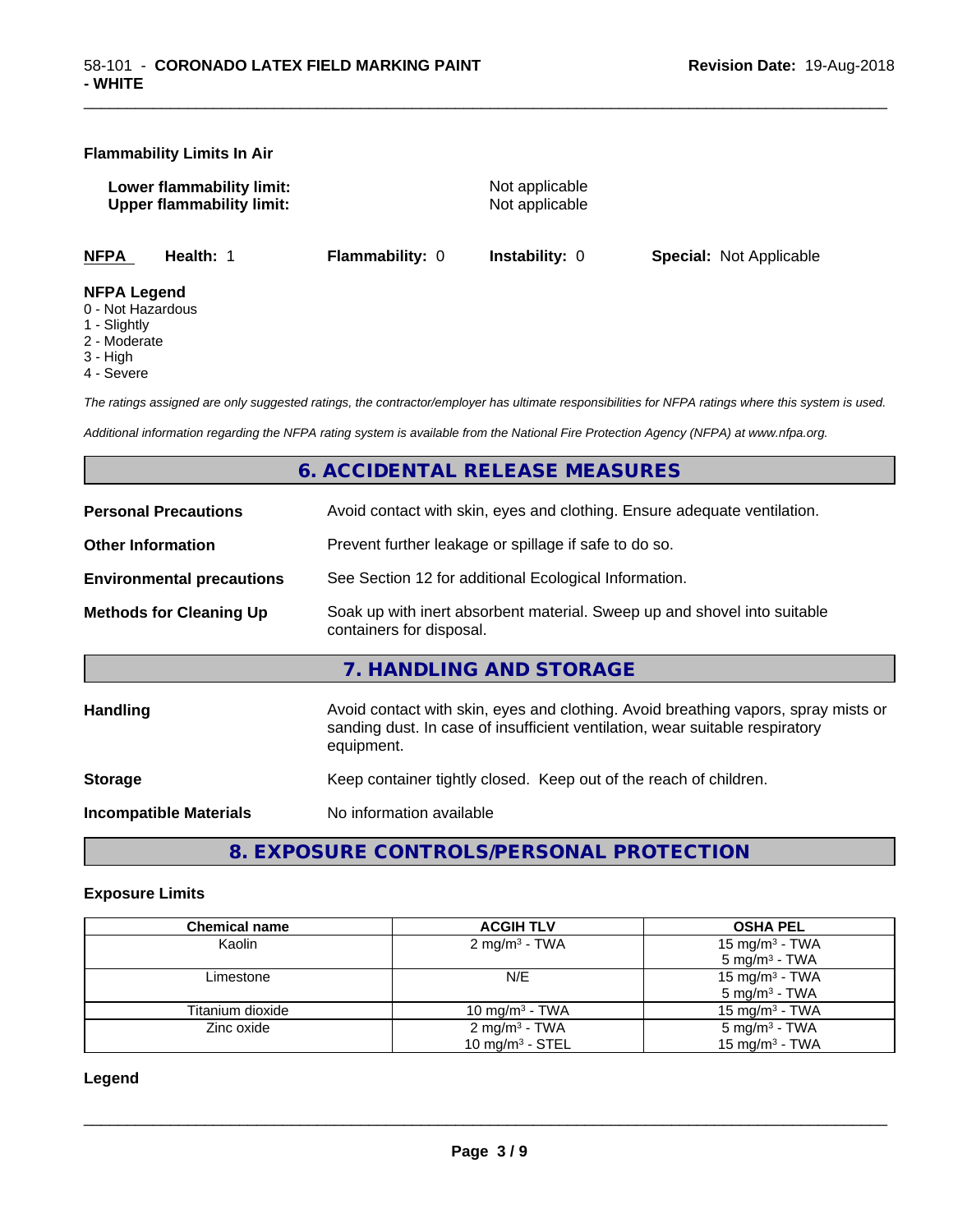#### 58-101 - **CORONADO LATEX FIELD MARKING PAINT - WHITE**

ACGIH - American Conference of Governmental Industrial Hygienists Exposure Limits OSHA - Occupational Safety & Health Administration Exposure Limits N/E - Not Established

| <b>Engineering Measures</b>          | Ensure adequate ventilation, especially in confined areas.               |  |  |
|--------------------------------------|--------------------------------------------------------------------------|--|--|
| <b>Personal Protective Equipment</b> |                                                                          |  |  |
| <b>Eye/Face Protection</b>           | Safety glasses with side-shields.                                        |  |  |
| <b>Skin Protection</b>               | Protective gloves and impervious clothing.                               |  |  |
| <b>Respiratory Protection</b>        | In case of insufficient ventilation wear suitable respiratory equipment. |  |  |
| <b>Hygiene Measures</b>              | Avoid contact with skin, eyes and clothing. Remove and wash contaminated |  |  |

clothing before re-use. Wash thoroughly after handling.

\_\_\_\_\_\_\_\_\_\_\_\_\_\_\_\_\_\_\_\_\_\_\_\_\_\_\_\_\_\_\_\_\_\_\_\_\_\_\_\_\_\_\_\_\_\_\_\_\_\_\_\_\_\_\_\_\_\_\_\_\_\_\_\_\_\_\_\_\_\_\_\_\_\_\_\_\_\_\_\_\_\_\_\_\_\_\_\_\_\_\_\_\_

# **9. PHYSICAL AND CHEMICAL PROPERTIES**

**Appearance** white liquid **Odor** little or no odor **Odor Threshold** No information available **Density (Ibs/gal)** 10.8 - 11.1 **Specific Gravity** 1.33 - 1.38 **pH pH**  $\blacksquare$ **Viscosity (cps)** No information available **Solubility(ies)** No information available **Water solubility** No information available **Evaporation Rate No information available No information available Vapor pressure @20 °C (kPa)** No information available **Vapor density**<br> **We Solids**<br>
We Solids
2015<br>
2016<br>
2016<br>
2016<br>
2016<br>
2016<br>
2017 **Wt. % Solids** 40 - 50<br> **Vol. % Solids** 25 - 35 **Vol. % Solids Wt. % Volatiles** 50 - 60 **Vol. % Volatiles** 65 - 75 **VOC Regulatory Limit (g/L)** < 50 **Boiling Point (°F)** 212 **Boiling Point (°C)** 100 **Freezing Point (°F)** 32 **Freezing Point (°C)** 0 **Flash Point (°F)** Not applicable **Flash Point (°C)** Not applicable **Method**<br> **Flammability (solid, gas)**<br> **Commability (solid, gas)**<br>
Mot applicable **Flammability** (solid, gas) **Upper flammability limit:**<br> **Lower flammability limit:** Not applicable Not applicable **Lower flammability limit:**<br> **Autoignition Temperature (°F)** Not applicable available and the Mustafable and Mustafable and Mustafable and Mu **Autoignition Temperature (°F) Autoignition Temperature (°C)** No information available **Decomposition Temperature (°F)** No information available **Decomposition Temperature (°C)** No information available **Partition coefficient** No information available

# **10. STABILITY AND REACTIVITY**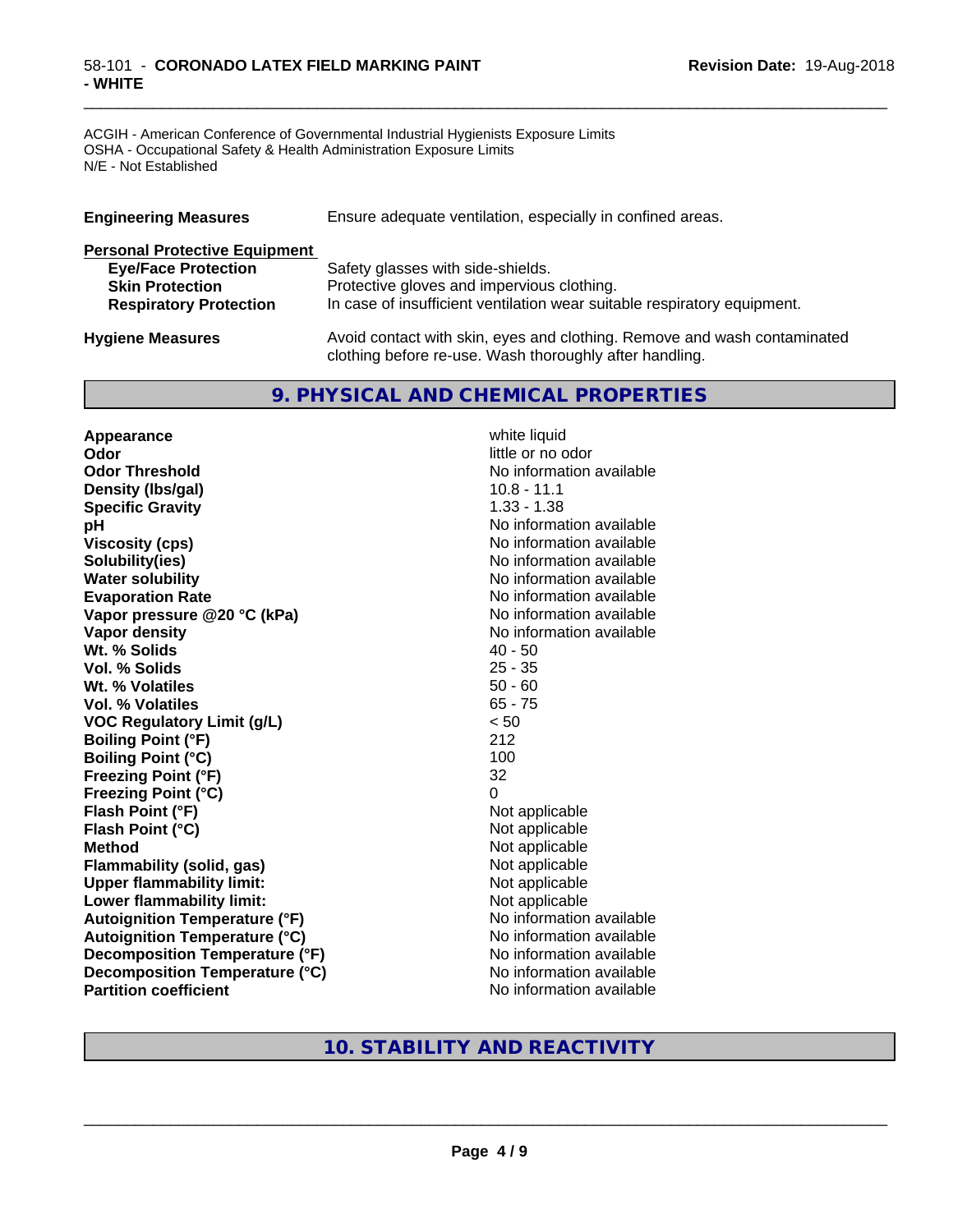| <b>Reactivity</b>                         | Not Applicable                           |
|-------------------------------------------|------------------------------------------|
| <b>Chemical Stability</b>                 | Stable under normal conditions.          |
| <b>Conditions to avoid</b>                | Prevent from freezing.                   |
| <b>Incompatible Materials</b>             | No materials to be especially mentioned. |
| <b>Hazardous Decomposition Products</b>   | None under normal use.                   |
| <b>Possibility of hazardous reactions</b> | None under normal conditions of use.     |

# **11. TOXICOLOGICAL INFORMATION**

| <b>Product Information</b>                                                                                                                                                                                                                                                                                                                                                     |                                                                                                                                                                                                                                                                                                                                                                                                                                                                                                                                                                                  |  |
|--------------------------------------------------------------------------------------------------------------------------------------------------------------------------------------------------------------------------------------------------------------------------------------------------------------------------------------------------------------------------------|----------------------------------------------------------------------------------------------------------------------------------------------------------------------------------------------------------------------------------------------------------------------------------------------------------------------------------------------------------------------------------------------------------------------------------------------------------------------------------------------------------------------------------------------------------------------------------|--|
| Information on likely routes of exposure                                                                                                                                                                                                                                                                                                                                       |                                                                                                                                                                                                                                                                                                                                                                                                                                                                                                                                                                                  |  |
| <b>Principal Routes of Exposure</b>                                                                                                                                                                                                                                                                                                                                            | Eye contact, skin contact and inhalation.                                                                                                                                                                                                                                                                                                                                                                                                                                                                                                                                        |  |
| <b>Acute Toxicity</b>                                                                                                                                                                                                                                                                                                                                                          |                                                                                                                                                                                                                                                                                                                                                                                                                                                                                                                                                                                  |  |
| <b>Product Information</b>                                                                                                                                                                                                                                                                                                                                                     | No information available                                                                                                                                                                                                                                                                                                                                                                                                                                                                                                                                                         |  |
|                                                                                                                                                                                                                                                                                                                                                                                | Symptoms related to the physical, chemical and toxicological characteristics                                                                                                                                                                                                                                                                                                                                                                                                                                                                                                     |  |
| <b>Symptoms</b>                                                                                                                                                                                                                                                                                                                                                                | No information available                                                                                                                                                                                                                                                                                                                                                                                                                                                                                                                                                         |  |
| Delayed and immediate effects as well as chronic effects from short and long-term exposure                                                                                                                                                                                                                                                                                     |                                                                                                                                                                                                                                                                                                                                                                                                                                                                                                                                                                                  |  |
| Eye contact<br><b>Skin contact</b><br><b>Inhalation</b><br>Ingestion<br><b>Sensitization</b><br><b>Neurological Effects</b><br><b>Mutagenic Effects</b><br><b>Reproductive Effects</b><br><b>Developmental Effects</b><br><b>Target organ effects</b><br><b>STOT - single exposure</b><br><b>STOT - repeated exposure</b><br>Other adverse effects<br><b>Aspiration Hazard</b> | May cause slight irritation.<br>Substance may cause slight skin irritation. Prolonged or repeated contact may dry<br>skin and cause irritation.<br>May cause irritation of respiratory tract.<br>Ingestion may cause gastrointestinal irritation, nausea, vomiting and diarrhea.<br>No information available<br>No information available.<br>No information available.<br>No information available.<br>No information available.<br>No information available.<br>No information available.<br>No information available.<br>No information available.<br>No information available |  |
| <b>Numerical measures of toxicity</b>                                                                                                                                                                                                                                                                                                                                          |                                                                                                                                                                                                                                                                                                                                                                                                                                                                                                                                                                                  |  |
| <b>ATEmix (oral)</b>                                                                                                                                                                                                                                                                                                                                                           | 194654 mg/kg                                                                                                                                                                                                                                                                                                                                                                                                                                                                                                                                                                     |  |
| <b>Component Information</b>                                                                                                                                                                                                                                                                                                                                                   |                                                                                                                                                                                                                                                                                                                                                                                                                                                                                                                                                                                  |  |
| Kaolin<br>LD50 Oral: $>$ 5000 mg/kg (Rat)<br>Titanium dioxide                                                                                                                                                                                                                                                                                                                  |                                                                                                                                                                                                                                                                                                                                                                                                                                                                                                                                                                                  |  |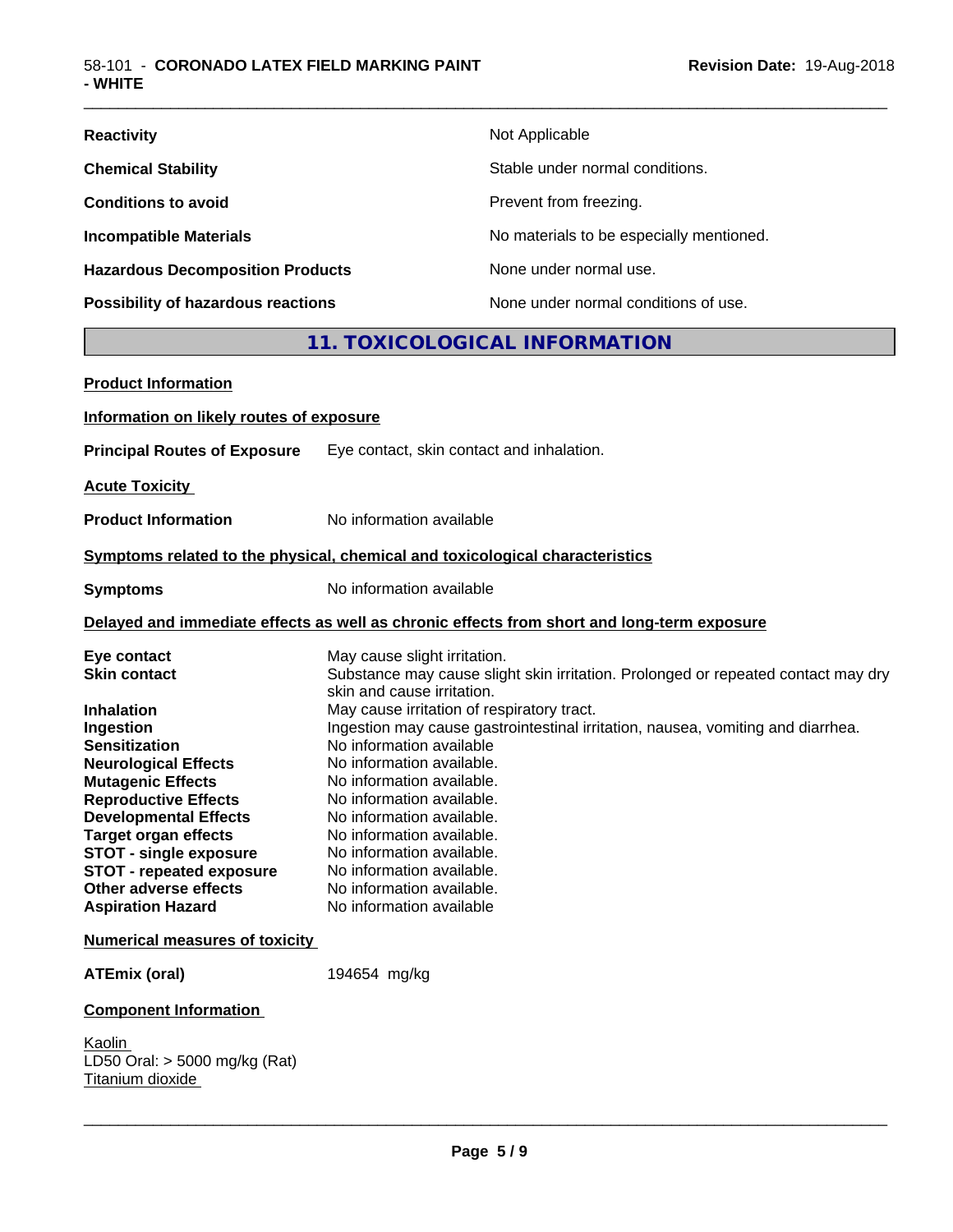LD50 Oral: > 10000 mg/kg (Rat) Zinc oxide LD50 Oral: 5000 mg/kg (Rat) LC50 Inhalation (Dust):  $> 5700$  mg/m<sup>3</sup> (Rat, 4 hr.)

#### **Carcinogenicity**

*The information below indicateswhether each agency has listed any ingredient as a carcinogen:.*

| <b>Chemical name</b>        | <b>IARC</b>                      | NTP | ດເ⊔∧<br>∪אח |
|-----------------------------|----------------------------------|-----|-------------|
|                             | . .<br>2B<br>Possible<br>≀ Human |     | Listed      |
| . dioxide<br><b>itanium</b> | Carcinoɑen                       |     |             |

\_\_\_\_\_\_\_\_\_\_\_\_\_\_\_\_\_\_\_\_\_\_\_\_\_\_\_\_\_\_\_\_\_\_\_\_\_\_\_\_\_\_\_\_\_\_\_\_\_\_\_\_\_\_\_\_\_\_\_\_\_\_\_\_\_\_\_\_\_\_\_\_\_\_\_\_\_\_\_\_\_\_\_\_\_\_\_\_\_\_\_\_\_

• Although IARC has classified titanium dioxide as possibly carcinogenic to humans (2B), their summary concludes: "No significant exposure to titanium dioxide is thought to occur during the use of products in which titanium dioxide is bound to other materials, such as paint."

#### **Legend**

IARC - International Agency for Research on Cancer NTP - National Toxicity Program OSHA - Occupational Safety & Health Administration

**12. ECOLOGICAL INFORMATION**

## **Ecotoxicity Effects**

The environmental impact of this product has not been fully investigated.

#### **Product Information**

#### **Acute Toxicity to Fish**

No information available

#### **Acute Toxicity to Aquatic Invertebrates**

No information available

#### **Acute Toxicity to Aquatic Plants**

No information available

#### **Persistence / Degradability**

No information available.

#### **Bioaccumulation**

No information available.

#### **Mobility in Environmental Media**

No information available.

#### **Ozone**

No information available

#### **Component Information**

#### **Acute Toxicity to Fish**

Titanium dioxide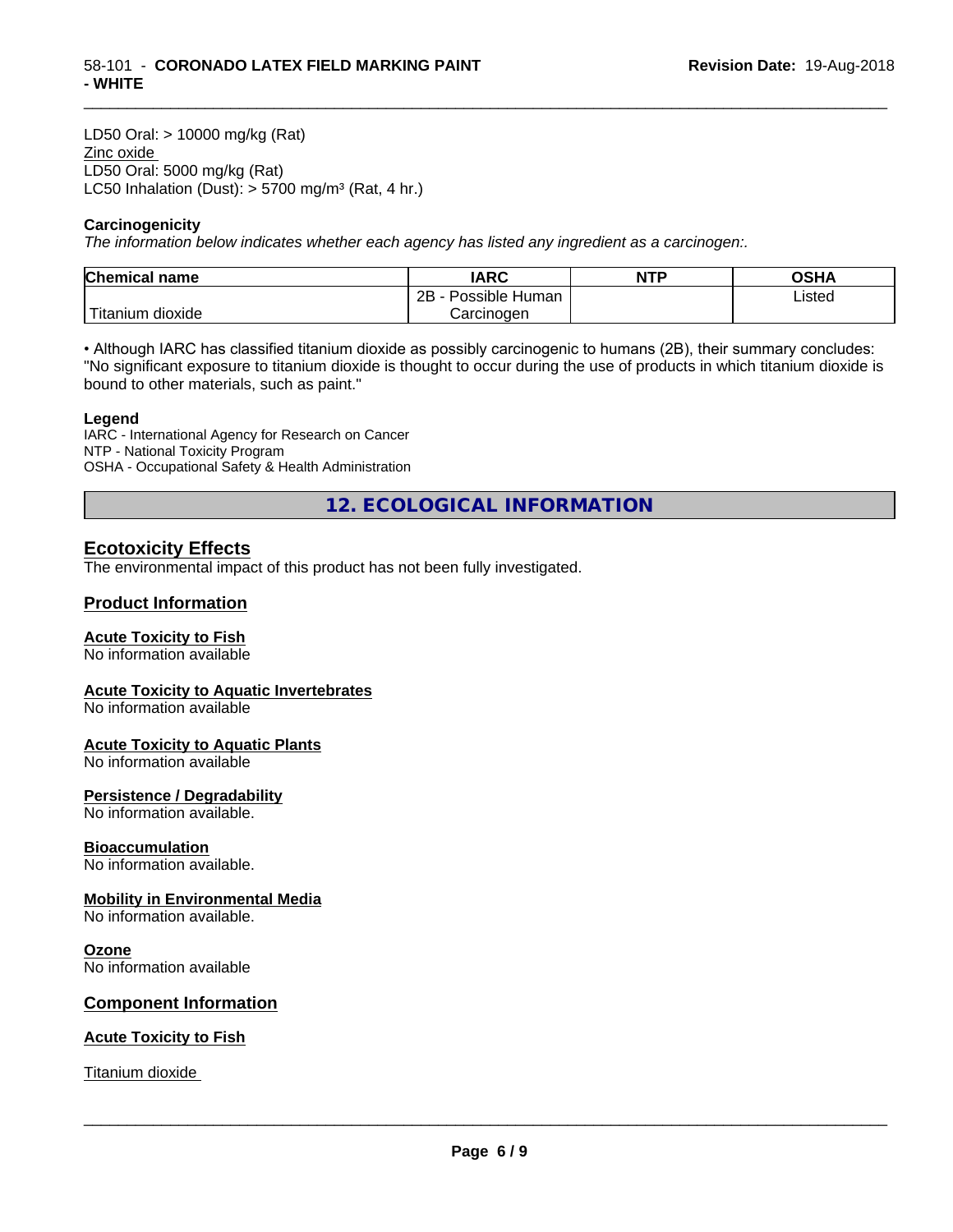$LC50:$  > 1000 mg/L (Fathead Minnow - 96 hr.)

#### **Acute Toxicity to Aquatic Invertebrates**

No information available

#### **Acute Toxicity to Aquatic Plants**

No information available

|                              | 13. DISPOSAL CONSIDERATIONS                                                                                                                                                                                               |
|------------------------------|---------------------------------------------------------------------------------------------------------------------------------------------------------------------------------------------------------------------------|
| <b>Waste Disposal Method</b> | Dispose of in accordance with federal, state, and local regulations. Local<br>requirements may vary, consult your sanitation department or state-designated<br>environmental protection agency for more disposal options. |
|                              | 14. TRANSPORT INFORMATION                                                                                                                                                                                                 |
| <b>DOT</b>                   | Not regulated                                                                                                                                                                                                             |
| <b>ICAO/IATA</b>             | Not regulated                                                                                                                                                                                                             |
| <b>IMDG / IMO</b>            | Not regulated                                                                                                                                                                                                             |
|                              | <b>15. REGULATORY INFORMATION</b>                                                                                                                                                                                         |

\_\_\_\_\_\_\_\_\_\_\_\_\_\_\_\_\_\_\_\_\_\_\_\_\_\_\_\_\_\_\_\_\_\_\_\_\_\_\_\_\_\_\_\_\_\_\_\_\_\_\_\_\_\_\_\_\_\_\_\_\_\_\_\_\_\_\_\_\_\_\_\_\_\_\_\_\_\_\_\_\_\_\_\_\_\_\_\_\_\_\_\_\_

### **International Inventories**

| <b>TSCA: United States</b> | Yes - All components are listed or exempt. |
|----------------------------|--------------------------------------------|
| <b>DSL: Canada</b>         | No - Not all of the components are listed. |
|                            | One or more component is listed on NDSL.   |

# **Federal Regulations**

#### **SARA 311/312 hazardous categorization**

| Acute health hazard               | N٥ |
|-----------------------------------|----|
| Chronic Health Hazard             | N٥ |
| Fire hazard                       | Nο |
| Sudden release of pressure hazard | Nο |
| Reactive Hazard                   | N٥ |

#### **SARA 313**

Section 313 of Title III of the Superfund Amendments and Reauthorization Act of 1986 (SARA). This product contains a chemical or chemicals which are subject to the reporting requirements of the Act and Title 40 of the Code of Federal Regulations, Part 372:

*None*

#### **Clean Air Act,Section 112 Hazardous Air Pollutants (HAPs) (see 40 CFR 61)**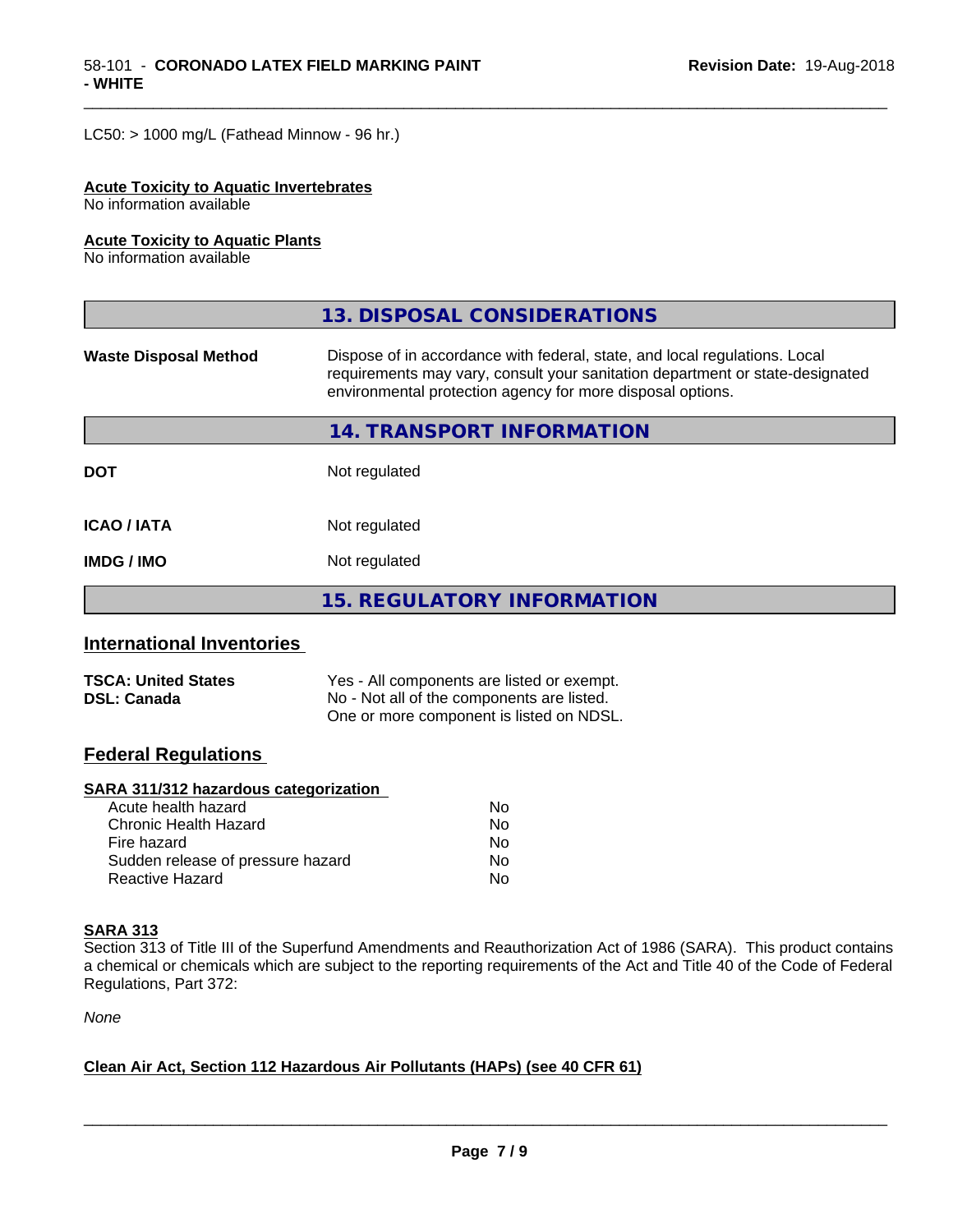This product contains the following HAPs:

*None*

# **US State Regulations**

#### **California Proposition 65**

**AN** WARNING: Cancer and Reproductive Harm– www.P65warnings.ca.gov

#### **State Right-to-Know**

| <b>Chemical name</b> | <b>Massachusetts</b> | <b>New Jersey</b> | Pennsylvania |
|----------------------|----------------------|-------------------|--------------|
| Kaolin               |                      |                   |              |
| Limestone            |                      |                   |              |
| Titanium dioxide     |                      |                   |              |

#### **Legend**

X - Listed

# **16. OTHER INFORMATION**

**HMIS** - **Health:** 1 **Flammability:** 0 **Reactivity:** 0 **PPE:** -

\_\_\_\_\_\_\_\_\_\_\_\_\_\_\_\_\_\_\_\_\_\_\_\_\_\_\_\_\_\_\_\_\_\_\_\_\_\_\_\_\_\_\_\_\_\_\_\_\_\_\_\_\_\_\_\_\_\_\_\_\_\_\_\_\_\_\_\_\_\_\_\_\_\_\_\_\_\_\_\_\_\_\_\_\_\_\_\_\_\_\_\_\_

#### **HMIS Legend**

- 0 Minimal Hazard
- 1 Slight Hazard
- 2 Moderate Hazard
- 3 Serious Hazard
- 4 Severe Hazard
- \* Chronic Hazard
- X Consult your supervisor or S.O.P. for "Special" handling instructions.

*Note: The PPE rating has intentionally been left blank. Choose appropriate PPE that will protect employees from the hazards the material will present under the actual normal conditions of use.*

*Caution: HMISÒ ratings are based on a 0-4 rating scale, with 0 representing minimal hazards or risks, and 4 representing significant hazards or risks. Although HMISÒ ratings are not required on MSDSs under 29 CFR 1910.1200, the preparer, has chosen to provide them. HMISÒ ratings are to be used only in conjunction with a fully implemented HMISÒ program by workers who have received appropriate HMISÒ training. HMISÒ is a registered trade and service mark of the NPCA. HMISÒ materials may be purchased exclusively from J. J. Keller (800) 327-6868.*

 **WARNING!** If you scrape, sand, or remove old paint, you may release lead dust. LEAD IS TOXIC. EXPOSURE TO LEAD DUST CAN CAUSE SERIOUS ILLNESS, SUCH AS BRAIN DAMAGE, ESPECIALLY IN CHILDREN. PREGNANT WOMEN SHOULD ALSO AVOID EXPOSURE.Wear a NIOSH approved respirator to control lead exposure. Clean up carefully with a HEPA vacuum and a wet mop. Before you start, find out how to protect yourself and your family by contacting the National Lead Information Hotline at 1-800-424-LEAD or log on to www.epa.gov/lead.

**Prepared By** Product Stewardship Department Benjamin Moore & Co. 101 Paragon Drive